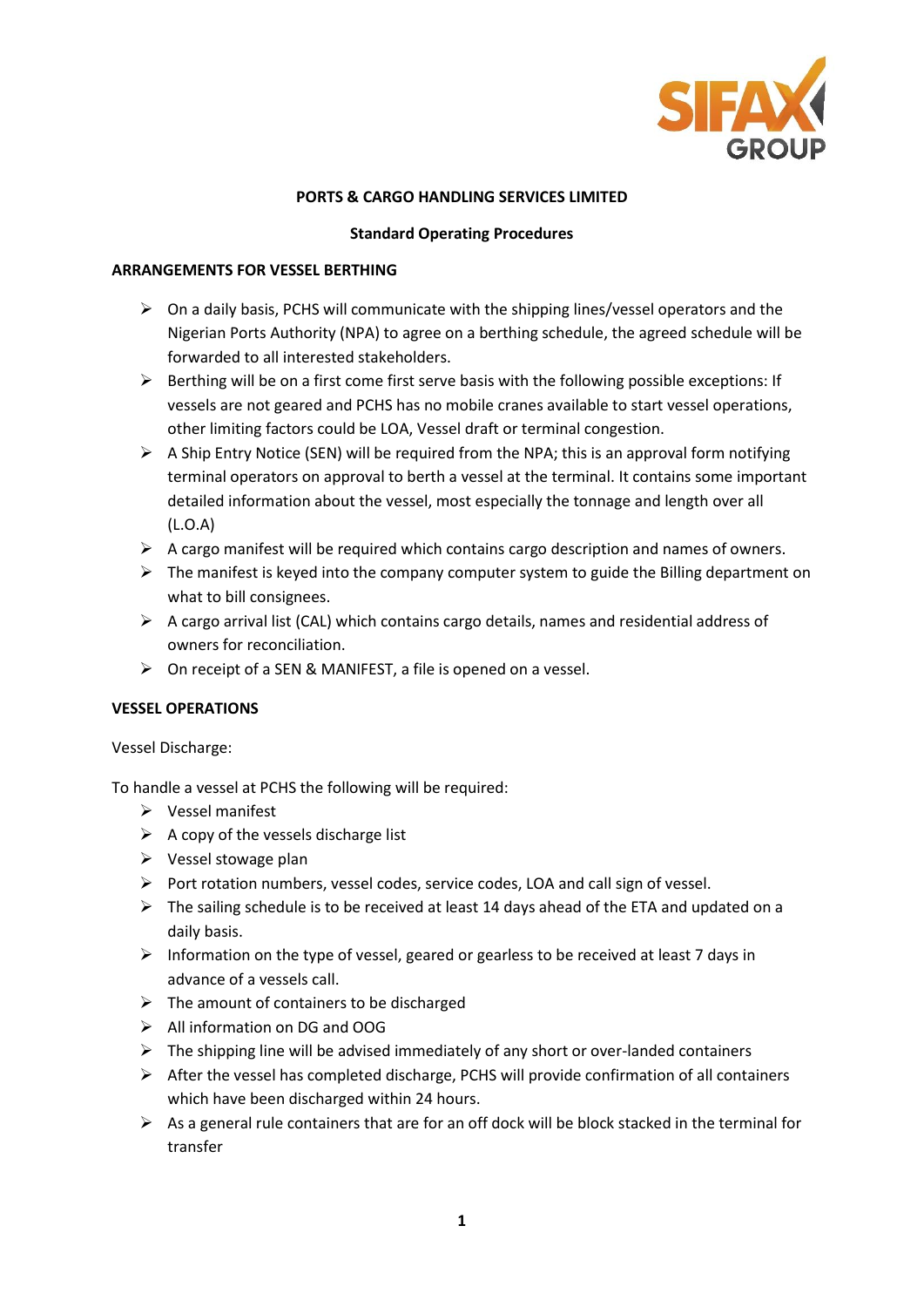

## **VESSEL LOADING**

- $\triangleright$  Before being able to plan the loading of a vessel, PCHS will need a stowage loading list at least 36 hours in advance of the ETA.
- $\triangleright$  Exact stowage locations for containers such as out-of-gauge containers, reefers and dangerous goods.
- $\triangleright$  PCHS requires a full load list with container numbers excluding the empty containers to be loaded. This load list will be accepted as the shipping line release
- $\triangleright$  All container weights that are mentioned are gross so the cargo and weight are combined
- $\triangleright$  PCHS will need a list of container numbers and the planned position for DG, OOG and reefer containers.
- $\triangleright$  Any re-stow instructions detailing from position to position.
- $\triangleright$  On completion of all vessel loading operations, a report will be provided detailing the number of containers discharged, numbers of laden & empty containers which have been loaded to the vessel to include DG, OOG and any damaged containers

## **GATE OPERATIONS PROCEDURES**

- $\triangleright$  PCHS will provide a daily report of all gated in/out containers to each shipping line.
- $\triangleright$  This report will be forwarded in soft copy from PCHS Planning Department
- $\triangleright$  Only trucks with four working twist-locks will be allowed into the terminal
- $\triangleright$  Trucks must have working lights front & rear
- $\triangleright$  Trucks must have working brakes
- $\triangleright$  Trucks & trailers must be in a reasonable working condition
- $\triangleright$  Trucks must be able to safely carry the weight of the containers
- $\triangleright$  Trucks must not leak oil
- $\triangleright$  If trucks breaks down in the terminal, they will be moved at the owners expense
- $\triangleright$  Only the driver of the truck will be allowed to enter the terminal and he must remain with the vehicle
- $\triangleright$  Trucks must have a valid delivery/collection order
- $\triangleright$  Only the driver is allowed to enter the terminal and he should be in possession of a high visibility vest in case he needs to exit his vehicle.
- $\triangleright$  Billing Section Opening hours
	- **Monday to Saturday 0800 to 1700 hours**
	- Gate Opening Hours 24hrs seven days a week, except for public holidays

### **PROCEDURES FOR CONTAINER DOCUMENTATION & DISPATCH**

- $\triangleright$  Containers are discharged from vessels at quay side and transferred to the stacking areas
- $\triangleright$  We currently have Alpha, Bravo, Charlie, Echo & Delta stacks demarcated for containers identification.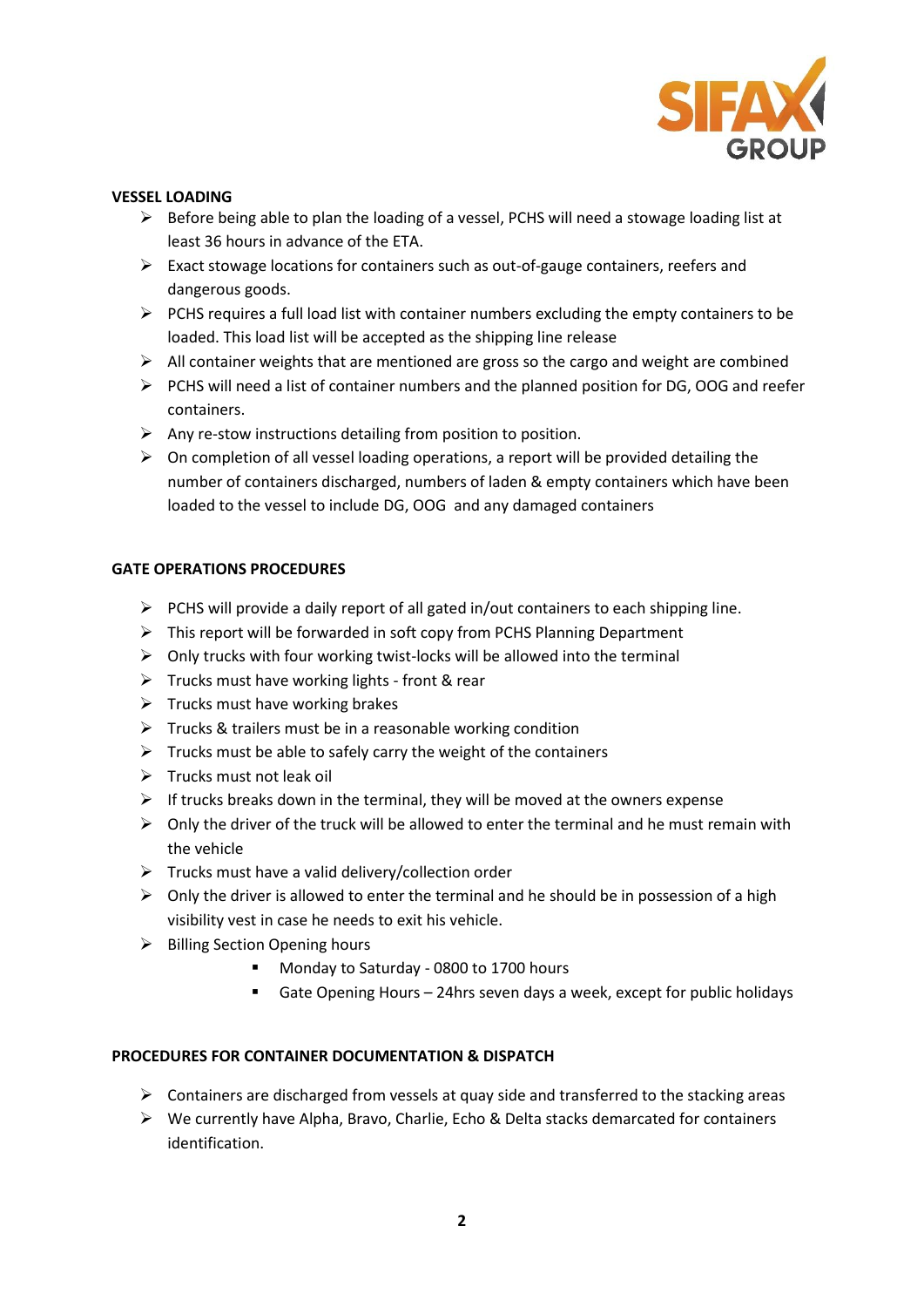

- $\triangleright$  The tracking of containers is carried out by the planning department who monitors the locations and positioning of containers using Terminal Operating System (OSCAR), which captures data.
- $\triangleright$  The agents representing the consignee who after completing releasing documentation at the shipping companies and at our customs house opposite the terminal, comes with the following documents:
- $\triangleright$  Copy of bill of laden. Consignee's name on bill of laden must correspond to name on the Container Arrival List (CAL)
- $\triangleright$  Copy of shipping company debit note and receipt of payment (original for sighting)
- $\triangleright$  Copy of duty-pay-in slip and receipt
- $\triangleright$  Copy of Pre-Arrival Assessment Report (PAAR)
- $\triangleright$  Copy of form M.
- $\triangleright$  Copy of payments schedule.
- $\triangleright$  Copy of release order and customs assessment notice.
- $\triangleright$  Copy of exchange control (customs release)
- $\triangleright$  I.D Card/port pass of the customs agent
- $\triangleright$  Agency stamp
- Customs authority card/P&CHS authority
- $\triangleright$  Copy of bonded transire (original for sighting) for bonded consignment
- $\triangleright$  Original of P&CHS debit note and receipt of payment.
- $\triangleright$  P&CHS customs examination form
- $\triangleright$  Original delivery order (D/O) from shipping company.
- $\triangleright$  With all these documents presented and assessed to be satisfactory, the terminal order will be prepared. The original delivery order (D/O) is collected and the receipt is crossed to prevent false presentation, before the TDO is issued
- $\triangleright$  The TDO is then printed and a loading order is issued.

# **EXAMINATION PROCEDURES**

All containers must either be examined by customs or scanned.

For containers needing examination, the following needs to be done:

- $\triangleright$  The agent presents all the above mentioned documents to PCHS documentation staff, who are located at the customs house who will then fill in an examination form
- $\triangleright$  PCHS then await the readiness of the clearing agent before the examination is scheduled with the customs personnel
- $\triangleright$  On the day arranged for the examination, the container is positioned by PCHS at the examination bay
- $\triangleright$  PCHS provides a tally clerk and sufficient labour to off load and reload the container
- $\triangleright$  After a satisfactory examination the agent brings the particulars of the truck he intends to deploy to carry the container
- $\triangleright$  A loading order is then issued which must be presented to the gate-out for exit procedures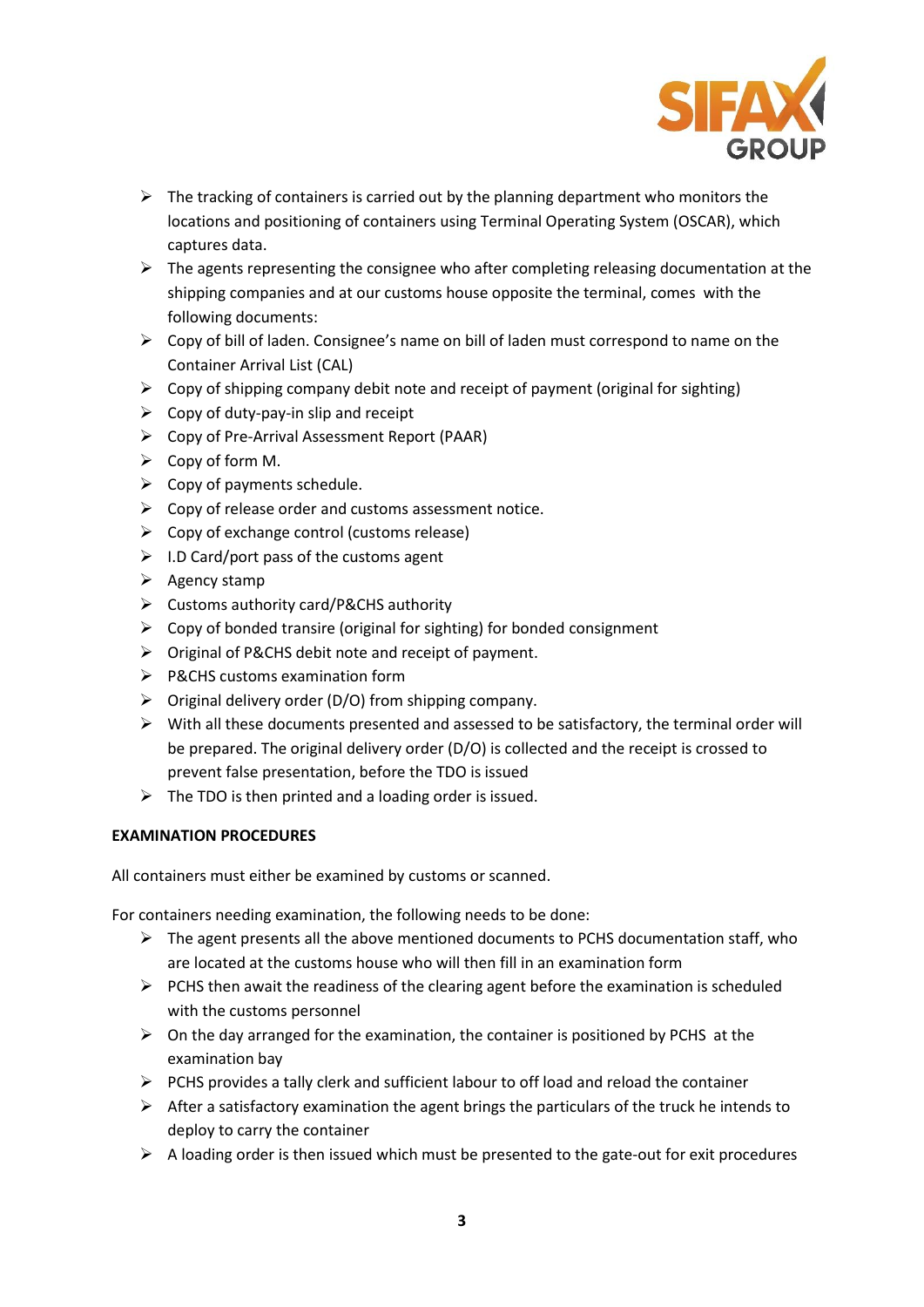

### **SCANNING PROCEDURES**

- $\triangleright$  The agent brings in the shipping company D/O, after completion of all other procedures.
- $\triangleright$  The T.D.O is issued, alongside a loading order, which enables the agent to take the container to the scanning area for electric scanning.
- $\triangleright$  After a satisfactory report is obtained from COTECNA, the agent is free to commence exit procedures at the exit gate

## **REEFER UNITS**

- $\triangleright$  The Planning department notifies the Operations department and electrical staff of incoming reefers from vessels or road
- $\triangleright$  The operations department checks the reefer units on board and confirms if they are in a good condition and also collects reefer units readings from chief officer/mate
- $\triangleright$  Operations department ensures reefer units are stacked at the correct location
- $\triangleright$  Operations department undertakes daily monitoring of reefer units, recording readings and alerting the Terminal Manager of any problems
- $\triangleright$  Operations department positions reefer units for examination

The delivery of reefer units to owners through agents only with the following documents

- $\triangleright$  Terminal Delivery order
- $\triangleright$  Gate pass
- $\triangleright$  Shipping company delivery order (DO)
- $\triangleright$  Customs release note after payment of duty
- $\triangleright$  Operations staffs are to provide reading reports for the Terminal Manager and Planning department.

# **PROCEDURES FOR GENERAL CARGO DOCUMENTATION & DESPATCH**

# **Receiving into shed & stacking area:**

- $\triangleright$  Upon discharge of general cargo from the vessels, the tally clerks tally same either to the waiting trucks as direct delivery or to the shed and stacking area
- $\triangleright$  For cargo going to the shed stacking areas, receiving tally clerks would receive and tally the consignment into shed & stacking area
- $\triangleright$  At the end of each day's work, reconciliation must be done by the officers in the general cargo section with the lines manifest to ascertain correctness of the quantity of the cargo delivered by the vessel
- $\triangleright$  If any difference is observed, it must be brought to the attention of both parties- the vessel agents and P&CHS as quickly as possible to trace anomalies
- For cargo taken on direct delivery, a receiving clerk from General Cargo section would tally and record the relevant particulars of items so directly taken, using PCHS tally sheets.
- $\triangleright$  During direct delivery operations, tally clerks will liaise closely with the Documentation Manager regularly for proper coordination and a good flow of information.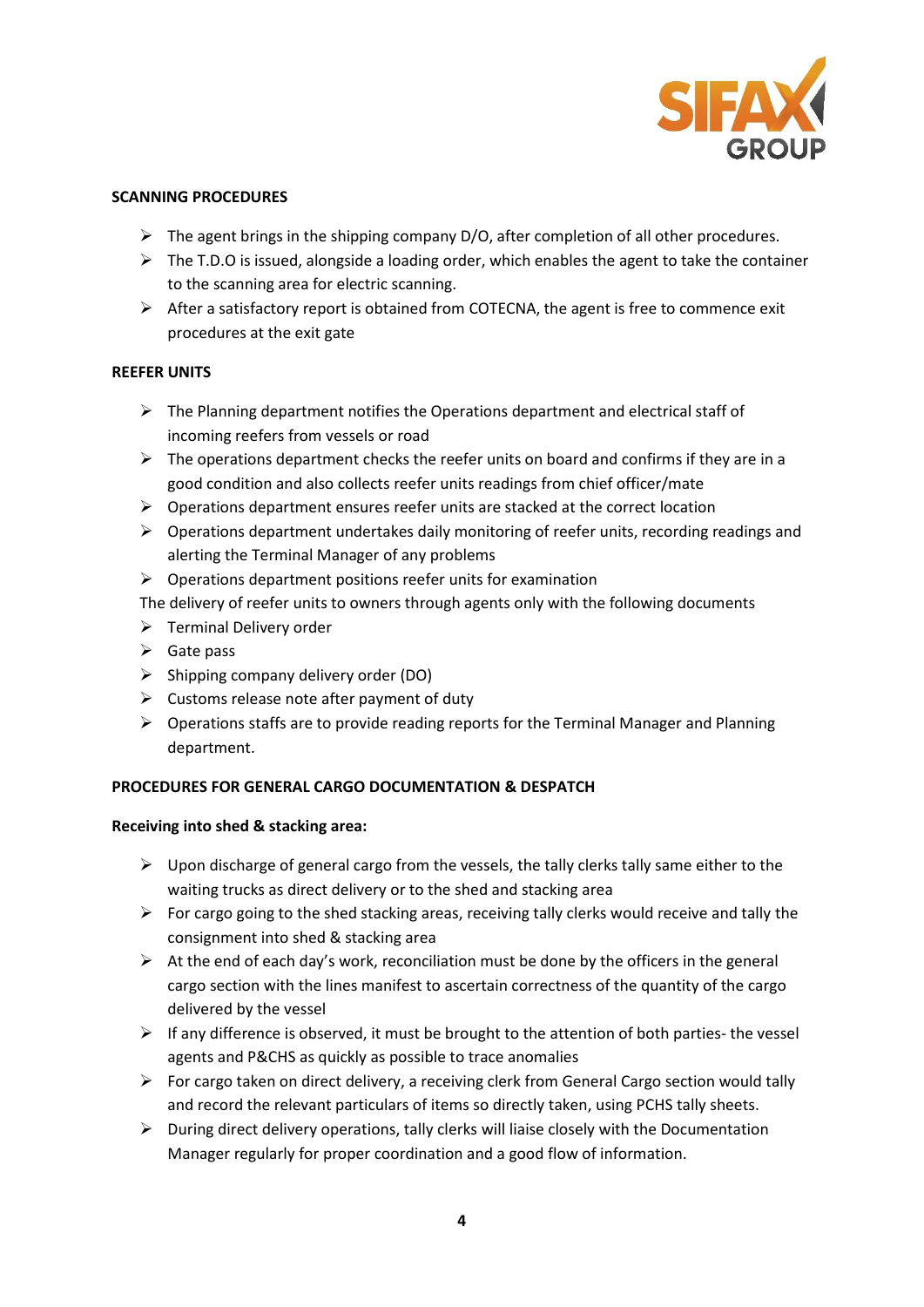

- $\triangleright$  Delivery tally sheets will be prepared to capture all directly delivered cargo on each particular vessel. This will be taken to the out gate to confirm items so directly delivered. For deliveries done from the stacking Areas, the following procedures will be followed:
- $\triangleright$  The agent comes with the bill of laden to confirm ownership of the cargo as well as other relevant documents obtained from the shipping company and the customs
- $\triangleright$  Normal billing processes are followed leading to the agent obtaining PCHS invoice and paying for same.
- $\triangleright$  Releasing is done at the billing (customs house) and the agent can then come to the terminal to continue the delivery process.
- $\triangleright$  At the terminal, the agent presents all documents (as listed in above section on containers).
- $\triangleright$  Tally clerks checks all documents and prepares the delivery tally sheets which will be sent to the out gate pending when the agent will be ready to take delivery of cargo.
- $\triangleright$  Documentation units prepare T.D.O, after sighting the D/O issued by shipping company.
- $\triangleright$  The agent presents particulars of his truck and the documentation unit raises the loading order.
- $\triangleright$  After the cargo has been loaded, the gate pass is issued for exit procedures to commence.

# **GATE OPERATIONS**

- The Gate Control department liaises between Documentation & Billing departments and yard operations in line with their functions. They are to scrutinize, detect and correct any document found not to be in order and alert the C.S.O and MD, PCHS
- $\triangleright$  We must note that processing of documents for delivery is centralized in the Documentation Unit of the PCHS billing department
- $\triangleright$  The gate control department is made up the following sections: Entry Gate
	- Scanning Gate
	- Final Exit Gate

# **ENTRY GATE**

To ensure effective and proper control over entry point to PCHS terminal in respect to trucks and equipments, the following controls are in place:

- $\triangleright$  Gating into terminal the empty containers
- $\triangleright$  Gating into the terminal the full exports
- $\triangleright$  Gating into the terminal trucks for loading cargo for delivery
- $\triangleright$  Issuing gate pass

## **GATE PASS**

When issuing gate pass, the agent is expected to present the following:

- Terminal Delivery Order (TDO)
- $\triangleright$  Bill of Lading (BL)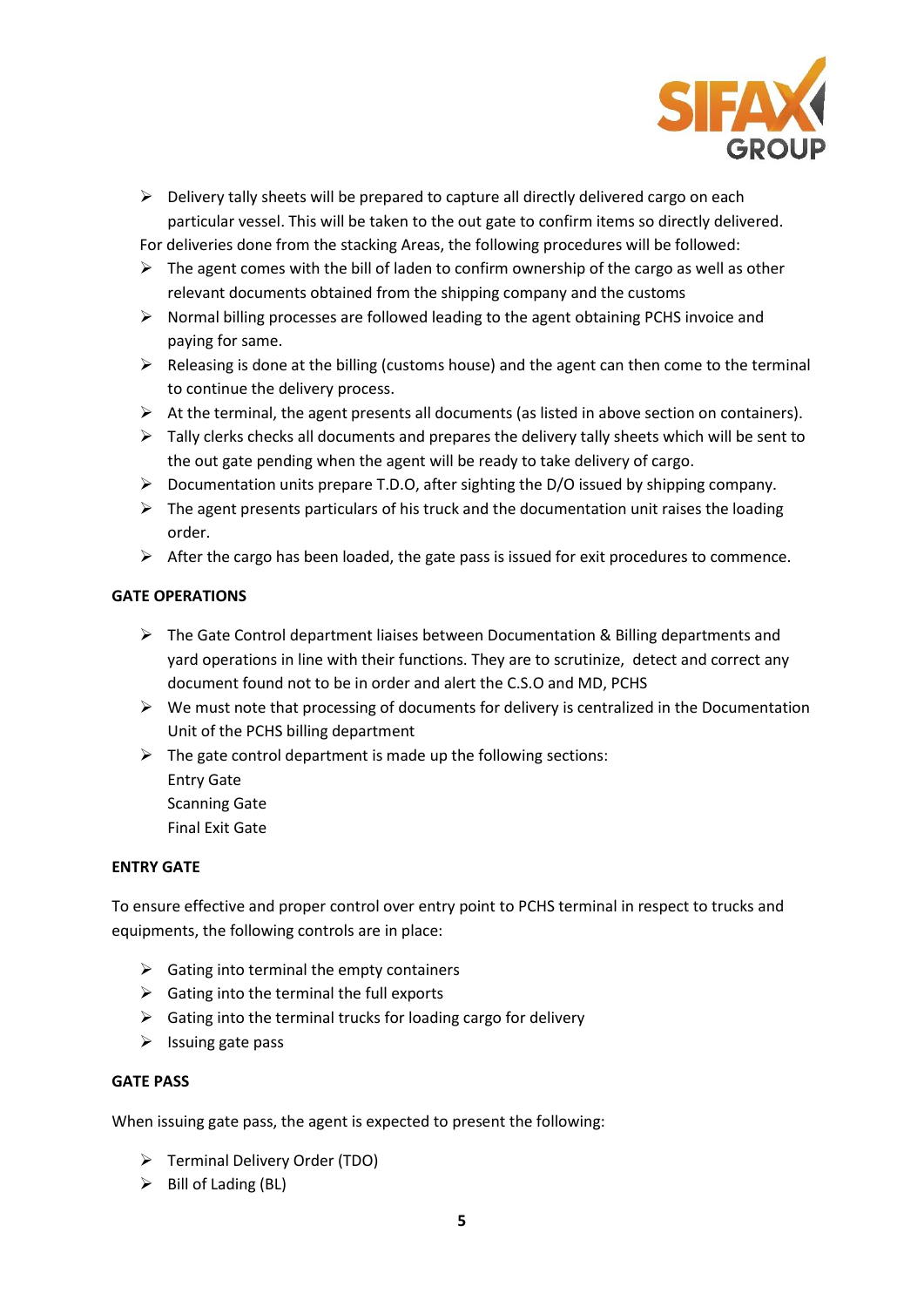

- $\triangleright$  Debit Note (DN)
- $\triangleright$  Payment Receipt (PR)

## **EMPTY & IMPORT CONTAINERS**

- $\triangleright$  Before trucks and equipment are allowed to gain entrance into the terminal, the driver must present an Authority to Load (A.T.L)
- $\triangleright$  All relevant payments must have been made and all other processes for clearing of the consignment must have been done before an attempt is made to enter the terminal.
- $\triangleright$  Entry Gate clerk vets all documents with respect to which truck or equipment is entering the terminal. All necessary clearance must be obtained.

### **EXPORT CONSIGNMENTS**

- $\triangleright$  For export consignments, all payments needed to allow the consignment to be exported must have been made before the entry gate clerk will allow the consignment into the terminal
- $\triangleright$  All documents must be vetted and confirmed correct before entry is permitted.
- $\triangleright$  Copies of export documents must be deposited at the entry gate.

#### **DELIVERY**

- $\triangleright$  Vetting of all relevant documents and payments before trucks is allowed into terminal
- $\triangleright$  Authority to load (A.T.L) must be presented. All agencies must have cleared their consignment for delivery
- $\triangleright$  The same procedures apply to general cargo, bulk cargo and groupage etc. For trucks coming to PCHS facility to pick cargo on a direct delivery basis need to be recorded and documented, to help monitor possible incidence at the quay side

### **CONDITION REPORTS**

- $\triangleright$  The equipment interchange reports (EIR) for all empty containers returned to the terminal are issued at the entry gate
- $\triangleright$  The number of empty containers allowed into PCHS depends on space availability in the yard.
- $\triangleright$  To avoid congestion of trucks in the yard, the entry gate control the number of trucks allowed into the terminal
- $\triangleright$  The gate entry & exit operates a 24-hour shift system

### **SCAN GATE**

Before cargoes are delivered into COTECNA yard for scanning, the following are required from the agent: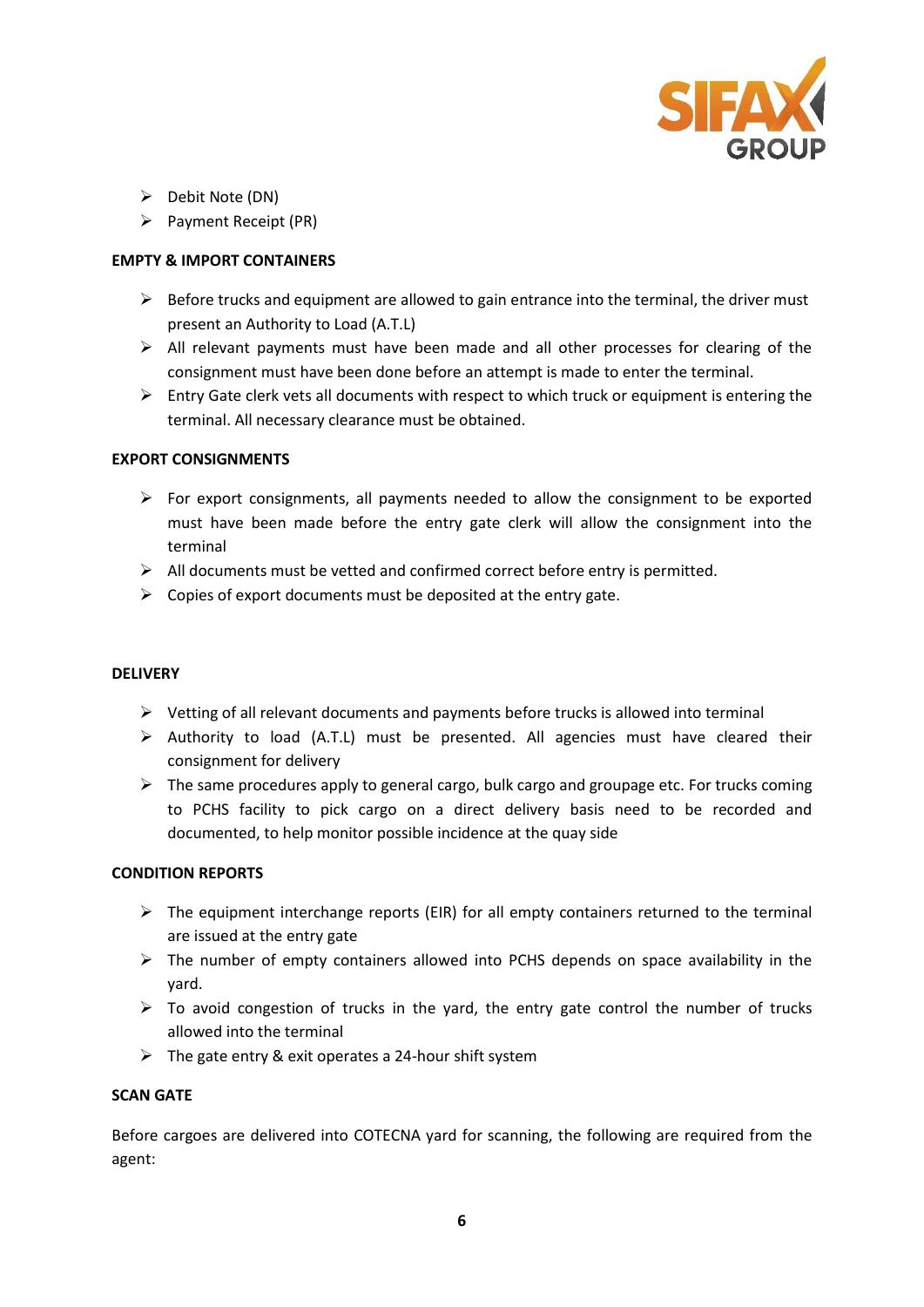

- Terminal Delivery Order (T.D.O)
- $\triangleright$  Bill of Lading
- $\triangleright$  Gate Pass
- $\triangleright$  Debit Note
- $\triangleright$  Payment Receipt
- $\triangleright$  Customs authorisation to scan

### **FINAL EXIT GATE**

The final exit comprises of three gates:

- $\triangleright$  Exit for containers & transfers
- $\triangleright$  Exit for general cargoes, groupage, trucks, caterpillars and empty trucks
- $\triangleright$  The third gate is used for RoRo cargo to include buses, cars, trucks and pay loaders
- $\triangleright$  Before cargo is exited from the terminal, it must be dispatched from the system at the final exit gate.

For it to be dispatched the following documents must be produced by agents:

- $\triangleright$  Bill of Lading
- $\triangleright$  Debit Note
- $\triangleright$  Payment Receipt
- **►** Gate Pass
- $\triangleright$  Shipping company delivery order (the documents must be valid)

At the final exit gate, cargo details are recorded electronically and manually as a backup.

### **Customs requirements before gate release:**

- $\triangleright$  C.I.U
- $\triangleright$  Valuation
- $\triangleright$  Enforcement

All must be present at the final exit gate to release cargoes.

Copies of all delivered cargoes are kept at the final exit gate for future references.

For cargoes to be dispatched effectively at the exit gate, the Traffic Control units of PCHS H.S.E

will always be seen controlling the traffic

### **CONTAINER TRANSFER**

 $\triangleright$  It is normal to expect all APAPA containers discharged from vessels to be transferred to SIFAX OFFDOCK BONDED TERMINAL where they will be delivered to customers/owners through their agents.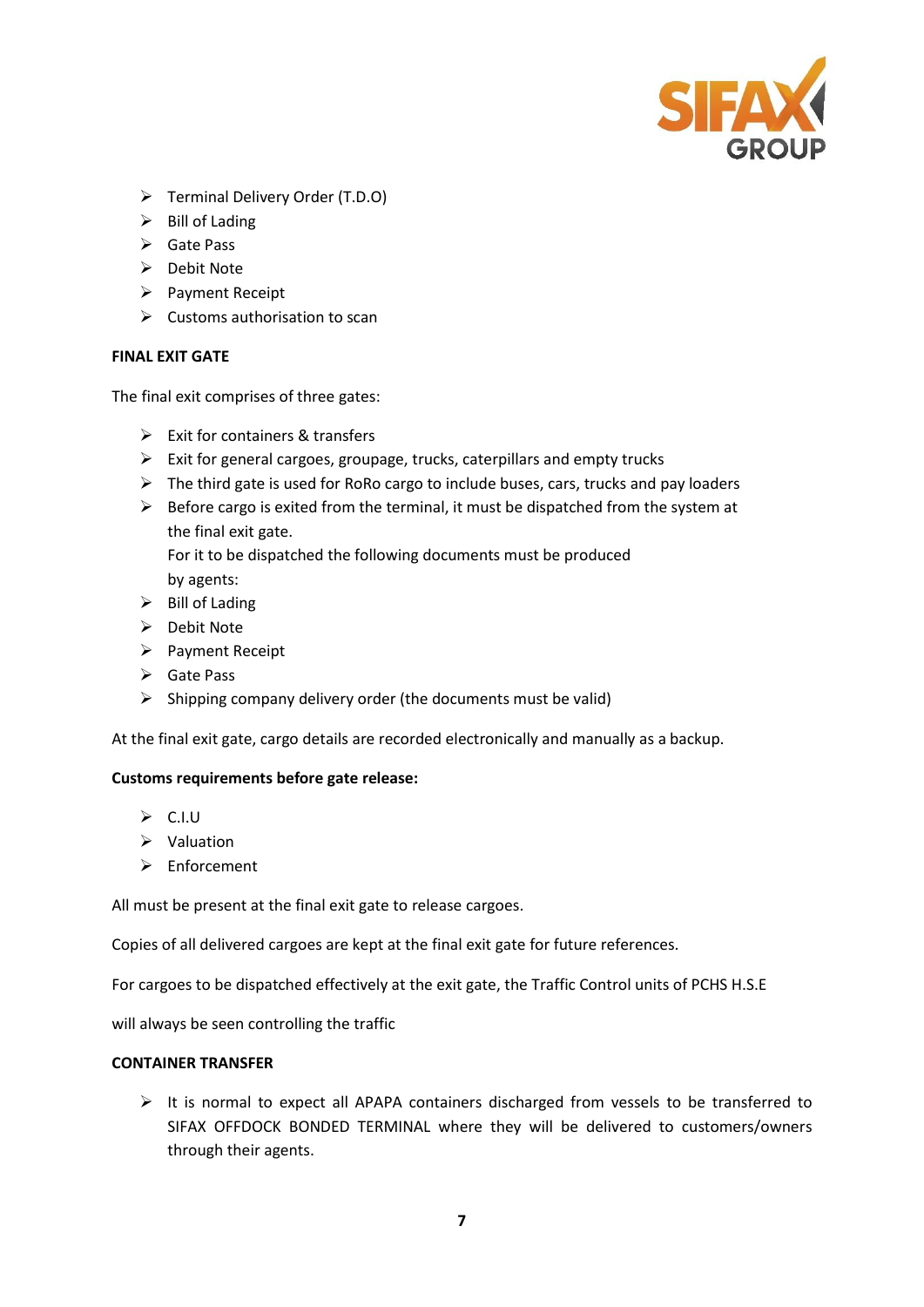

 $\triangleright$  For this to happen, documents for processing at the three Nigeria Customs Service commands must be received 72 hours prior to vessel arrival.

## **The three commands in order of processing are:**

- $\triangleright$  Apapa (SIFAX Bonded Terminal is under Apapa Command). Duration of processing is usually 2 days
- $\triangleright$  Tin Can (Vessel arrives here ) Duration of processing is usually for 2 days
- $\triangleright$  Federal Operating Unit (provides escort for containers) Duration of processing is usually 1 day

### **PROCEDURE**

## **NCS Apapa command:**

- Submission at Customs Area Controller (C.A.C) office
- C.A.C minutes to ASYCUDA Project Manager/customs processing centre.(APM/DC-CPC)
- APM/CDC-CPC minute to O/C Bond
- $\triangleright$  O/C Bond will apply bond number and return document to C.A.C
- $\triangleright$  C.A.C will attach a forwarding letters to Tin Can island command

## **NCS Tin Can Island command:**

- $\triangleright$  Letter and transire form completed upon receipt of documents from Planning department
- $\triangleright$  Submission of application to Customs Area Comptroller's office
- $\triangleright$  Applications moves from C.A.C to APM/DC-CPC for endorsement to bond office
- $\triangleright$  Bond office receives application and applies bond number
- $\triangleright$  Application is sent to APM/DC-CPC who in turn sends it to the technical supervisors (TS) for manifest checking
- $\triangleright$  Application is returned to APM/DC-CPC for recommendation to C.A.C
- $\triangleright$  Approval is granted
- $\triangleright$  Document is returned to Bond office for final directives to enforcement unit
- Enforcement endorses application to O/C Terminal "C" and O/C RoRo Gate for provision of exit
- $\triangleright$  Several copies are made for distribution to O/C Gate for provision of exit disk
- $\triangleright$  Dispatch of copies to O/C Gate by enforcement unit (Escort officer)
- $\triangleright$  Endorsement to disk officer for placement of disk.
- $\triangleright$  Disk is placed and signed by operations officer and returned to O/C gate for approval.
- $\triangleright$  Approval granted and taken to gate officers for registration before eventual transfers of containers
- $\triangleright$  Finally copies of approved document are distributed to N.P.A Gate and other agencies
- $\triangleright$  Please note that registration and dispatch processes by relevant officers, is often the reason for delay experienced in obtaining quick approvals. Especially, as Transires/Bonds are usually lumped with numerous other documents requiring attention.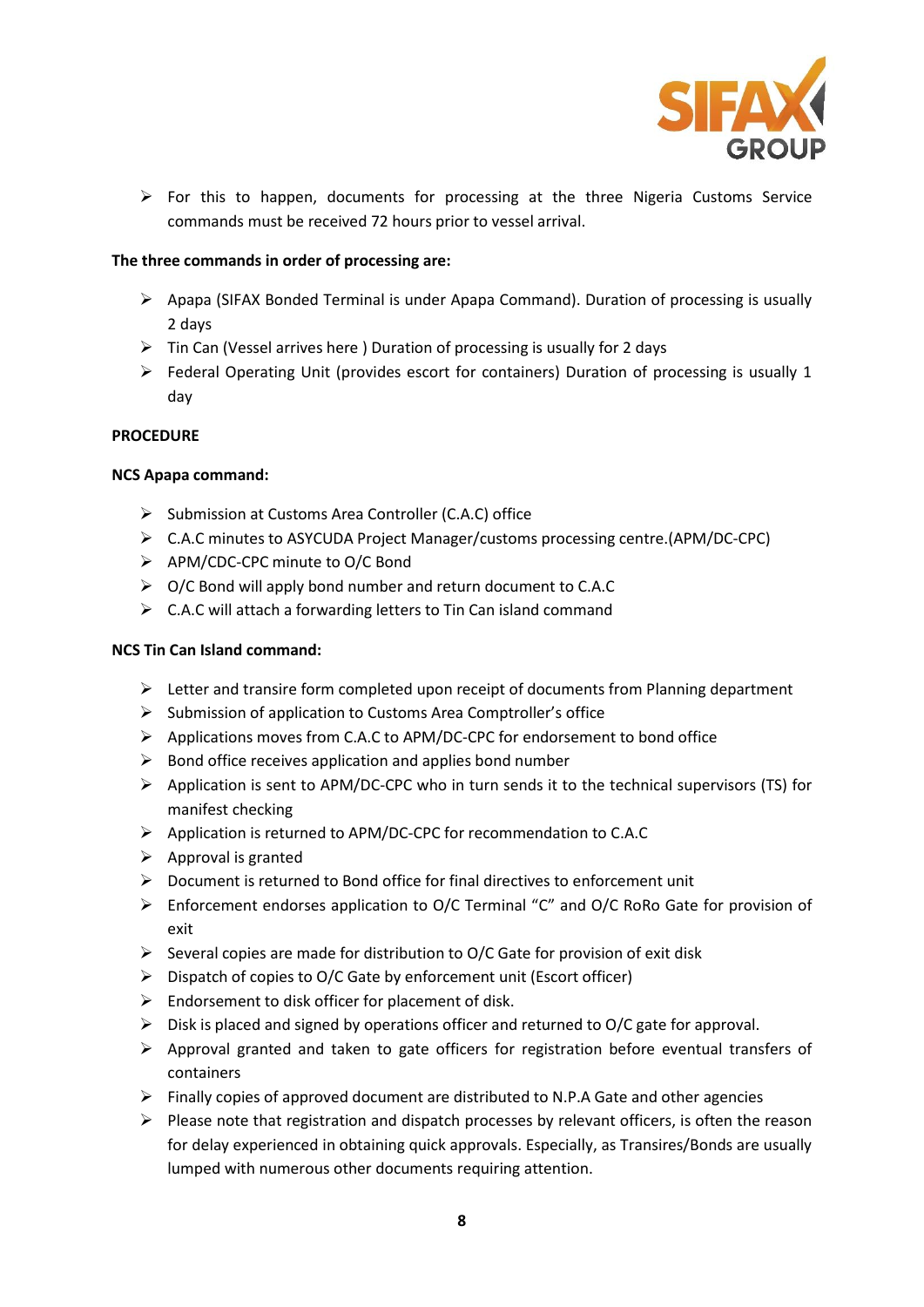

### **NCS Federal Operating Unit (IKEJA)**

- $\triangleright$  Once the documents have been processed and given the go ahead by CAC at the Tincan Island command, a designated staff will go to the above unit and process the documents again and obtain the necessary customs personnel escort for the containers without which the containers cannot be moved out of Tincan Island port.
- $\triangleright$  The NPA documentation and the CAL are also processed before the completion of the transfer of containers from the vessel. This is done by the designated staff in conjunction with the departments resident custom escort officer.

## **MODE OF OPERATIONS**

- $\triangleright$  The HOD and the Assistant Manager ensures transfer documents are received on time from the Planning department and if not an alarm is raised.
- $\triangleright$  Apapa command designated staff
- $\triangleright$  Tincan command- designated staff
- $\triangleright$  FOU-designated staff.

For logistics reasons, the Transfer department has an office at shed 5 where the clerks along with the haulage and yard operations ensure that the containers are loaded, documentation completed and containers transferred without delay

### **P&CHS BILLING AND DOCUMENTATION PROCESS**

This process is in two (2) stages which are enumerated below:

### **STAGE 1: VESSEL SET UP AND VESSEL BILLING**

### **FORECAST REPORT.**

 $\triangleright$  When a vessel is due to arrive, a report is generated by the Planning department and communicated to all sections that are involved in the operations on the ship. This forecast report sensitizes all and preparations are made in advance for smooth operations. Most especially if the ship is coming for the first time.

### **FINAL BILL FOR VESSEL**

- $\triangleright$  After the arrival and sailing of a vessel, the out turn report of the discharge and loading is requested from the Operations department by the Billing department and when received, the final bill is generated to the shipping company.
- $\triangleright$  The final bill/invoice is manually typed according to what is on the out turn report and documents received from the operations department with additional reports on security and export storage document for vessels. When this is completed, the final bill is processed both in foreign (Dollar) and local currency (Naira. In respect to the above, a bill is raised.
- $\triangleright$  After the invoice is raised, it is registered in a book and then sent to Internal Audit at the head office for proper checking and dispatch to shipping company to effect payment.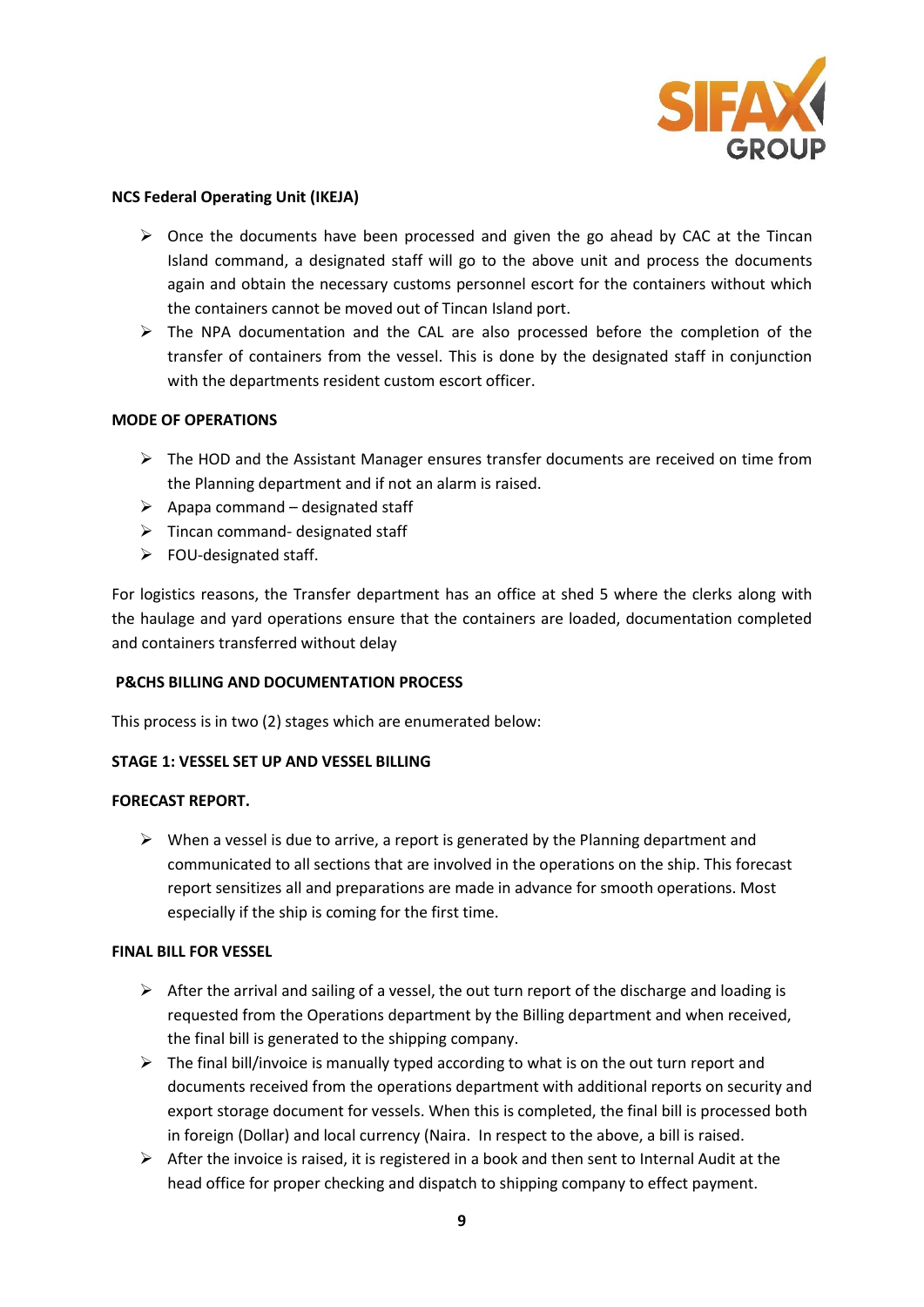

### **STAGE 2: FOR CONSIGNEE BILLING.**

- $\triangleright$  First information about the berthing date of a vessel must be established, discharge/loading (empties and export containers) and sailing date of the vessel.
- $\triangleright$  The operations here are mainly billing and documentation (P&CHS) of individual containers (20 and 40 ft- dry, reefers, open top and out-of-gauge) cars/bus/trucks/trailers/plants excavators and other general cargo items. They are spread out into different sections within to ensure that laid down rules and process are followed based on the company Navision programme.

# **TRACKING UNIT**

- $\triangleright$  Each consignee is entitled to a Bill of Lading issued by the shipping company. This document contains information about the nature of the imported goods.
- $\triangleright$  With the Bill of Lading number, the tracking of units and general cargo in the terminal can easily be confirmed if it has been discharged or a vessel has arrived in the terminal.
- $\triangleright$  For vehicles, the chassis number is used for identification.

## **BILLING UNIT**

- $\triangleright$  This unit's main responsibility is to issue an invoice through the company's debit note to the consignee or agents based on the Bill of Lading and P&CH approved agency letter of authority and with an I.D Card.
- $\triangleright$  Bills rating date is done to the request of the consignee or agent and with respect to the company's charges already entered into the company's Navision system.

Items required here are:

- $\triangleright$  Bill of Lading
- $\triangleright$  PCHS approved agency letter of authority
- $\triangleright$  PCHS agency representatives identity card
- $\triangleright$  Shipping company delivery order- for additional debit note on MSC vessels only or if vessel short landed.

### **NOTE:**

- $\triangleright$  The consignee is to clear their goods within 90 days of arrival, otherwise it will enter overtime which needs customs authority before it is cleared.
- $\triangleright$  Agents will come for additional debit note once their invoices are about to expire and the consignment is still in the terminal.
- $\triangleright$  Dispatch should not be allowed by the system if there is still demurrage showing on the system.

### **RECEIPT UNIT**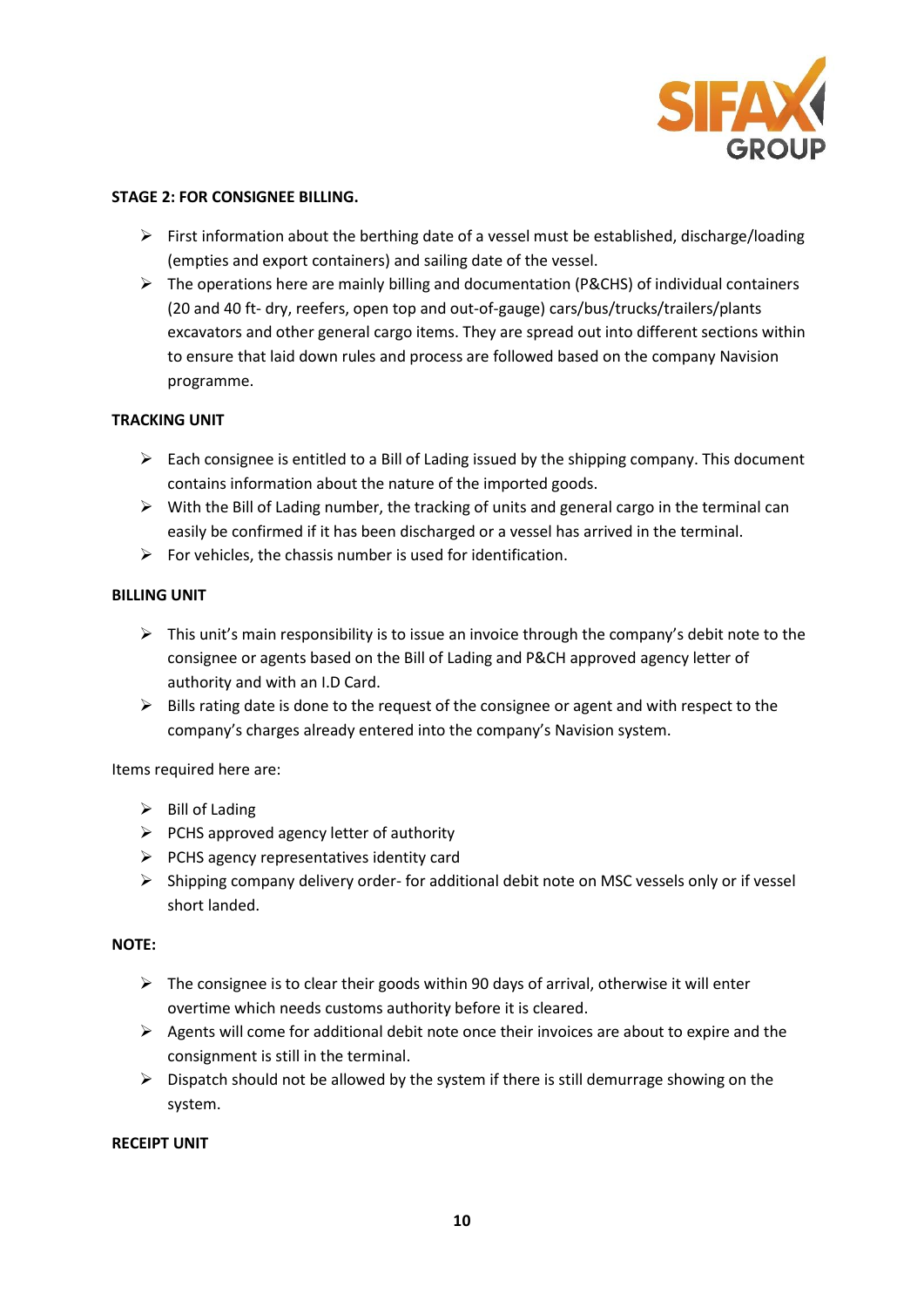

- $\triangleright$  Cash or bank draft can be used for payment at the company's designated Ecobank branch situated in the terminal.
- $\triangleright$  A bank teller filled with respect to the amount on the invoices is endorsed and a confirmation sent to PCHS.
- $\triangleright$  The next action is to print out receipt based on the presentation of the bank teller, a copy of the invoice already stamped by the bank and further items required are:
	- (a) A copy of the bank payment receipt
	- (b) Bank-endorsed copy of PCHS invoice

# **EXAMINATION UNIT.**

- $\triangleright$  This is one of the units in the documentation section where agents apply for an examination of their goods through an examination form.
- $\triangleright$  The examination staff must ensure the agent has made payment based on a recognized delivery date before the agent can book for examination.
- $\triangleright$  The physical examination is performed at the company's terminal examination bay by the government agents e.g. CUSTOMS, NAFDAC etc. Items required for the process are:
	- (a) Printed company's invoice
	- (b) Bill of Lading
	- (c) Face of entry
	- (d) Authority letter from agent and
	- (e) Agent representative identity card.

# **EXIT UNIT**

- $\triangleright$  At the exit unit office, an exit or clearance note is issued after there is evidence that the customs duty and shipping company charges have been paid.
- $\triangleright$  Documents required are:
	- (a) Bill of Lading
	- (b) Customs SDG form
	- (c) Customs duty receipt
	- (d) Shipping company receipt

# **RELEASING UNIT (TERMINAL DELIVERY ORDER)**

- $\triangleright$  This is a part of the documentation section where the final checking of all documents necessary for the clearing of goods is done.
- $\triangleright$  Here staff must ensure that all documents are scrutinized and also confirmed that all bills are paid up to date before a terminal delivery order is issued.
- $\triangleright$  In this process we must have received a scanned copy of the shipping company confirmation of their delivery order (awaiting the hard copy from the agent) before we finally issue the PCHS Terminal Delivery Order (TDO).
- $\triangleright$  Documents necessary for this action are:
	- (a) A valid original shipping company delivery order